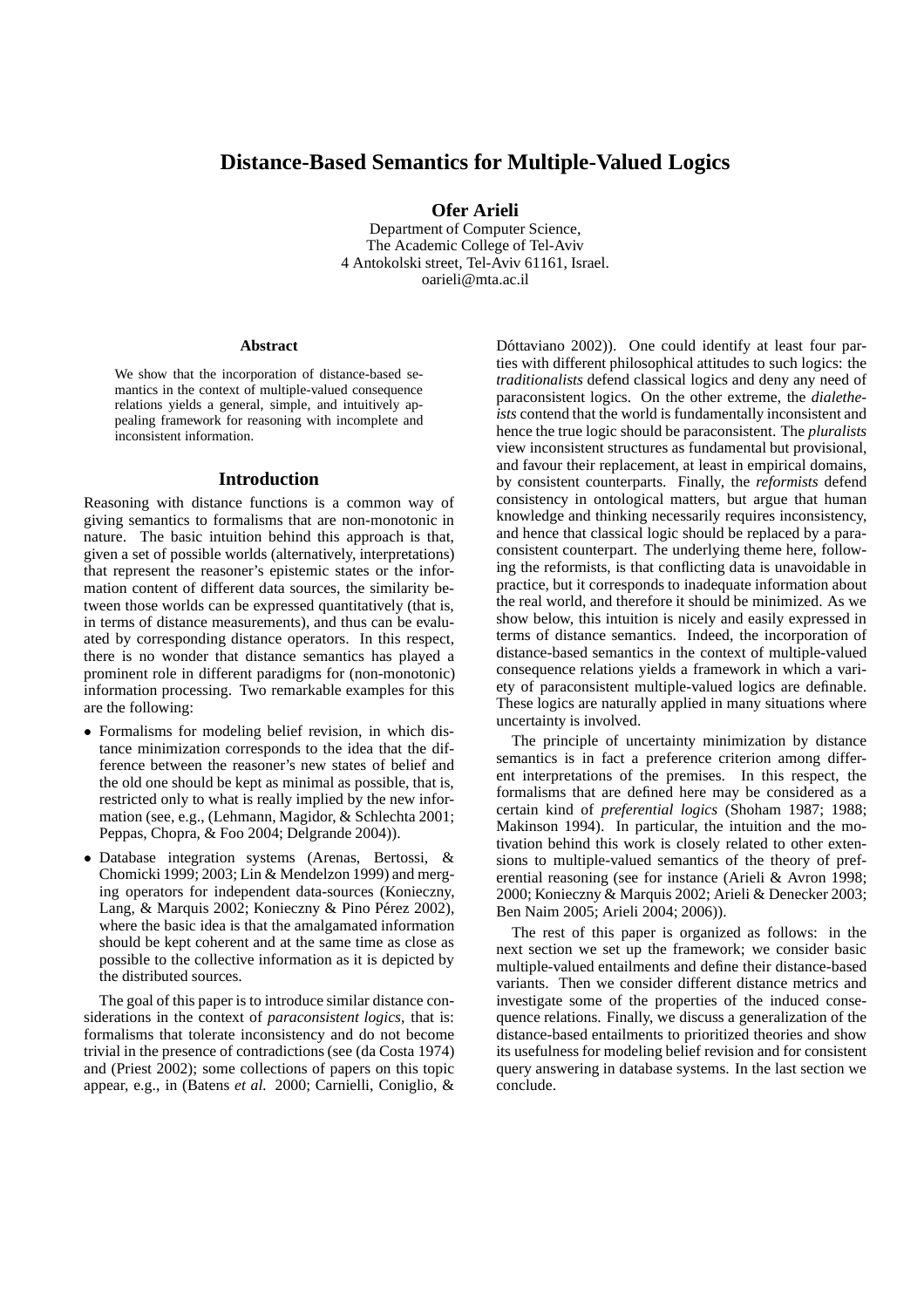## **The Framework**

### **Basic Multiple-Valued Entailments**

**Definition 1** Let  $\mathcal{L}$  be an arbitrary propositional language. A *multiple-valued structure* for  $\mathcal L$  is a triple  $\langle V, \mathcal O, \mathcal D \rangle$ , where  $V$  is set of elements ("truth values"),  $O$  is a set of operations on V that correspond to the connectives in  $\mathcal{L}$ , and  $D$  is a nonempty proper subset of  $V$ .

The set  $D$  consists of the *designated* values of  $V$ , i.e., those that represent true assertions. In what follows we shall assume that  $V$  contains at least the classical values true, false, and that true  $\in \mathcal{D}$ , false  $\notin \mathcal{D}$ .

**Definition 2** Let  $S = \langle V, \mathcal{O}, \mathcal{D} \rangle$  be a multiple-valued structure for a propositional language  $\mathcal{L}$ .

- a) A (multiple-valued) *valuation*  $\nu$  is a function that assigns an element of  $V$  to each atomic formula in  $\mathcal{L}$ . Extensions to complex formulae are done as usual. In what follows we shall sometimes write  $\nu = \{p_1 : x_1, \ldots, p_n : x_n\}$  to denote that  $\nu(p_i) = x_i$  for  $i = 1, ..., n$ . The set of valuations on  $V$  is denoted by  $\Lambda^V$ .
- b) A valuation  $\nu$  *satisfies* a formula  $\psi$  if  $\nu(\psi) \in \mathcal{D}$ .
- c) A valuation  $\nu$  is a *model* of a set  $\Gamma$  of formulae in  $\mathcal{L}$ , if  $\nu$ satisfies every formula in  $\Gamma$ . The set of the models of  $\Gamma$  is denoted by  $mod^{\mathcal{S}}(\Gamma)$ .

**Definition 3** Let  $S = \langle V, \mathcal{O}, \mathcal{D} \rangle$  be a multiple-valued structure for a language L. A *basic S-entailment* is a relation  $\models^S$ between sets of formulae in  $\mathcal L$  and formulae in  $\mathcal L$ , defined as follows:  $\Gamma \models^{\mathcal{S}} \psi$  if every model of  $\Gamma$  satisfies  $\psi$ .

**Example 4** In many cases the underlying semantical structure of a multiple-valued logic is a lattice, and so it is usual to include in  $\mathcal O$  (at least) the basic lattice operations. In such cases a conjunction in  $\mathcal L$  is associated with the join, the disjunction corresponds to the meet, and if the lattice has a negation operator, it is associated with the negation of the language. In what follows we use these definitions for the operators in  $\mathcal{O}$ . Now, the two-valued structure TWO is defined by the two-valued lattice, and is obtained by taking  $V = {true, false}$  and  $D = {true}.$  The corresponding entailment is denoted  $\models^2$ . For three-valued structures we take  $V = {true, false, middle},$  the lattice operators in O are defined with respect to the total order false  $\lt$  middle  $\lt$  true, and  $D$  is either {true} or {true, middle}. The structure with  $\mathcal{D} = \{ \text{true} \}$  is denoted here by THREE<sub>⊥</sub>. The associated entailment,  $\models^{3_\perp}$ , corresponds to Kleene's three-valued logic (Kleene 1950). The other three-valued structure, THREE⊤, corresponds to Priest's logic LP (Priest 1989;  $1991$ .<sup>1</sup> Note that by different choices of the operators in  $\mathcal O$  other three-valued logics are obtained, line weak Kleene logic, strong Kleene logic, and Łukasiewicz's logic (see, e.g., (Fitting 1990; Avron 1991)). In the four-valued case there are usually two middle elements, denoted here by both and neither. 2 In this context it is usual to take true and

both as the designated values. The corresponding structure is known as Belnap's bilattice (see (Belnap 1977a; 1977b) as well as (Arieli & Avron 1998)), and it is denoted here by FOUR. Its entailment is denoted by  $\models^4$ . Entailments in which V is the unit interval and  $\mathcal{D} = \{1\}$  are common in the context of fuzzy logic (see, e.g., (Hájek 1998)). In this context it is usual to consider different kinds of operations on the unit interval (T-norms, T-conorms, residual implications, etc.), and this is naturally supported in our framework as well. The simplest case is obtained by associating ∧ and ∨ with the meet and the join operators on the unit interval, which in this case are the same as the minimum and the maximum functions (respectively), and relating negation to the involutive operator  $\neg$ , defined for every  $0 \leq x \leq 1$  by  $\neg x = 1 - x$ . In what follows we denote the corresponding structure  $(S)$  by  $[0, 1]$ .

### **Distance-Based Entailments**

By their definition, basic  $S$ -entailments are monotonic. In addition, some of them are trivial in the presence of contradictions (e.g.,  $p, \neg p \models^2 q$  and  $p, \neg p \models^3\perp q$ ), or exclude classically valid rules (e.g.,  $p, \neg p \lor q \not\models^{3_\top} q$  and  $p, \neg p \lor q \not\models^4 q$ ). Common-sense reasoning, on the other hand, is frequently non-monotonic and tolerant to inconsistency. For assuring such properties we consider in what follows distance-based derivatives of the basic entailments. In the sequel, unless otherwise stated, we shall consider *finite* sets of premises in the classical propositional language  $\mathcal{L} = \{\neg, \wedge, \vee, \rightarrow\}$ , the operators of which correspond, respectively, to a negation, meet, join, and the material implication on the underlying lattice.

**Definition 5** A total function  $d: U \times U \rightarrow \mathbb{R}^+$  is called *pseudo distance* on U if it is symmetric (that is,  $\forall u, v \in$  $U d(u, v) = d(v, u)$  and preserves identity  $(\forall u, v \in U)$  $d(u, v) = 0$  iff  $u = v$ ). A *distance function* on U is a pseudo distance on  $U$  that satisfies the triangular inequality  $(\forall u, v, w \in U \, d(u, v) \leq d(u, w) + d(w, v)).$ 

**Definition 6** An *aggregation function* f is a total function that accepts arbitrarily many real numbers<sup>3</sup> and returns a real number. In addition, the following conditions should be satisfied: (a)  $f$  is non-decreasing in each of its arguments, (b)  $f(x_1, ..., x_n) = 0$  if  $x_1 = ... = x_n = 0$ , and (c)  $\forall x \in \mathbb{R}, f(x) = x.$ 

**Definition 7** An *S*-distance metric is a quadruple  $\mathfrak{D} =$  $\langle \mathcal{S}, d, f, g \rangle$ , where  $\mathcal{S} = \langle \mathcal{V}, \mathcal{O}, \mathcal{D} \rangle$  is a multiple-valued structure,  $d$  is a pseudo distance on the space of the V-valued interpretations  $\Lambda^{\mathcal{V}}$ , and f and g are aggregation functions.

**Definition 8** Given a theory  $\Gamma = {\psi_1, \dots, \psi_n}$ , a *V*-valued interpretation  $\nu$ , and an S-distance metric  $\mathfrak{D} = \langle \mathcal{S}, d, f, g \rangle$ , define:

- $d_f(\nu, \psi_i) = f_{\mu \in mod^{\mathcal{S}}(\psi_i)} d(\mu, \nu)$
- $d_q(\nu, \Gamma) = g(d_f(\nu, \psi_1), \ldots, d_f(\nu, \psi_n))$

<sup>&</sup>lt;sup>1</sup>Also known as  $J_3$ , RM<sub>3</sub>, and PAC (see (D'ottaviano 1985; Rozoner 1989; Avron 1991) and chapter IX of (Epstein 1990)).

 $2$ The names of the middle elements correspond to their intuitive meaning as representing conflicts ('both true and false') and incomplete information ('neither true nor false').

 $3$ This can be formally handled by associating  $f$  with the set  ${f_n : \mathbb{R}^n \to \mathbb{R} \mid n \in \mathbb{N} }$  of *n*-ary functions.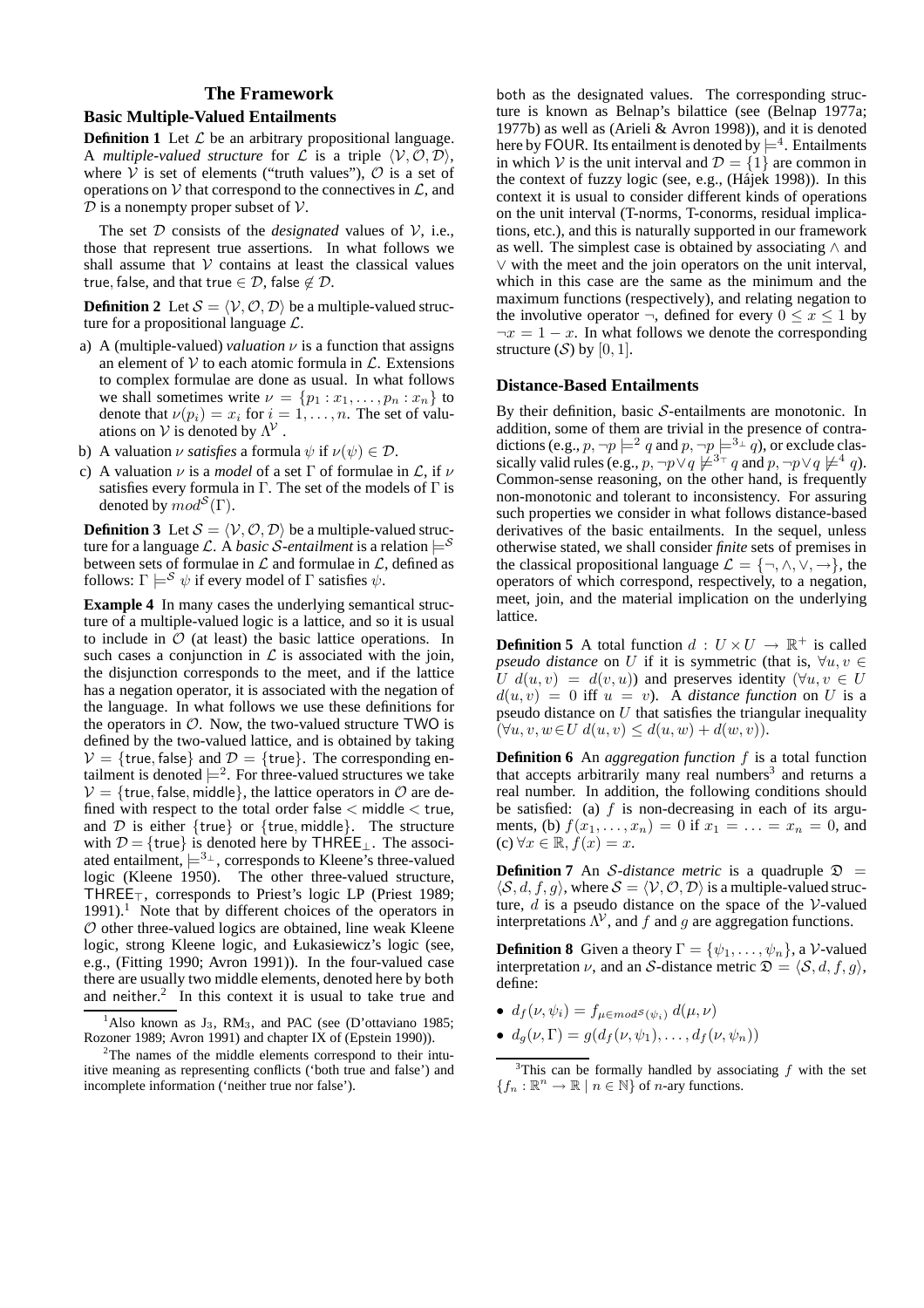It is common to define  $f$  as the minimum function, so that a distance between an interpretation  $\nu$  to a formula  $\psi$  is the minimal distance between  $\nu$  and some model of  $\psi$ . Frequent choices of  $g$  are the summation function (over the distances to the formulae in  $\Gamma$ ) and the maximal value (among those distances).

**Note 9** Let  $\mathfrak{D} = \langle \mathcal{S}, d, f, g \rangle$  be an S-distance metric. As distances are non-negative numbers, by conditions (a) and (b) in Definition 6,  $d_f$  is a non-negative function for every choice of an aggregation function f. This implies that  $d_g$ is obtained by applying an aggregation function  $g$  on nonnegative numbers, and so  $d<sub>g</sub>$  is non-negative as well.

**Definition 10** An S-distance metric  $\mathfrak{D} = \langle \mathcal{S}, d, f, g \rangle$  is called *normal*, if: (a)  $d_f(v, \psi) = 0$  for every  $v \in mod^{\mathcal{S}}(\psi)$ , and (b)  $g(x_1, ..., x_n) = 0$  only if  $x_1 = ... = x_n = 0$ .

As easily verified, the standard choices of  $f$  and  $g$  mentioned above preserve the conditions in Definition 10. Thus, for instance, for every multi-valued structure  $S$  and a pseudo distance  $d, \mathcal{D} = \langle \mathcal{S}, d, \min, g \rangle$  is a normal metric for each  $g \in \{S\}$  may awg median).  $g \in \{\Sigma, \max, \text{avg}, \text{median}\}.$ 

**Definition 11** Given a finite theory Γ and an S-distance metric  $\mathfrak{D} = \langle \mathcal{S}, d, f, g \rangle$ , define:

$$
\Delta^{\mathfrak{D}}(\Gamma) = \{ \nu \in \Lambda^{\mathcal{V}} \mid \forall \mu \in \Lambda^{\mathcal{V}} d_g(\nu, \Gamma) \leq d_g(\mu, \Gamma) \}.
$$

**Proposition 12** *Let*  $\mathfrak{D} = \langle \mathcal{S}, d, f, g \rangle$  *be a normal metric. If*  $mod^{\mathcal{S}}(\Gamma) \neq \emptyset$  then  $\Delta^{\mathfrak{D}}(\Gamma) = mod^{\mathcal{S}}(\Gamma)$ .

**Proof.** If  $\nu$  is a model of  $\{\psi_1, \ldots, \psi_n\}$ , then as  $\mathfrak{D}$  is normal,  $d_f(\nu, \psi_i) = 0$  for every  $1 \leq i \leq n$ . Thus, as g is an aggregation function, by condition (b) in Definition 6,  $d_g(\nu, \Gamma) = 0$ . Since  $d_g(\mu, \Gamma) \ge 0$  for every  $\mu \in \Lambda^{\mathcal{V}}$  (Note 9), it follows that  $\nu \in \Delta^{\mathfrak{D}}(\Gamma).$ 

For the converse, consider the following lemma:

**Lemma 13** *In every normal metric*  $\langle \mathcal{S}, d, f, g \rangle$  *the function* g *is strictly positive whenever it has at least one strictly positive argument and the rest of its arguments are non-negative.*

Lemma 13 follows from the fact that  $g(x_1, \ldots, x_n) = 0$ iff  $x_1 = \ldots = x_n = 0$  (by conditions (b) in Definitions 6 and 10) together with the requirements that  $q$  is nondecreasing in each of its arguments (condition (a) in Definitions 6).

To complete the proof of Proposition 12, suppose then that  $\nu$ is not a model of  $\{\psi_1, \dots, \psi_n\}$ . As such, it does not satisfy  $\psi_k$  for some  $1 \leq k \leq n$ , and so  $d_f(\nu, \psi_k) > 0$ . By Lemma 13,  $d_g(\nu, \Gamma) > 0$  as well. On the other hand, we have shown that  $d_g(\mu, \Gamma) = 0$  for every  $\mu \in mod^{\mathcal{S}}(\Gamma)$ , thus  $\nu \notin \Delta^{\mathfrak{D}}(\Gamma)$ .  $\Box$ 

Now we are ready to define distance-based entailments:

**Definition 14** For a metric  $\mathfrak{D}$ , define  $\Gamma \models^{\mathfrak{D}} \psi$  if every valuation in  $\Delta^{\mathfrak{D}}(\Gamma)$  is a model of  $\psi$ .

**Example 15** Consider  $\Gamma = \{p, \neg q, r, p \rightarrow q\}$ , and let  $\mathfrak{D}_2 = \langle \text{TWO}, d_H, \text{min}, \Sigma \rangle$  be a (normal) distance metric, where  $d_H$  is the Hamming distance between two-valued valuations<sup>5</sup>. The distances between the relevant two-valued valuations and  $\Gamma$  are given in the following table:

| model     |       |       |       | $d_{\Sigma}$   |
|-----------|-------|-------|-------|----------------|
| $\nu_1$   | true  | true  | true  |                |
| $\nu_2$   | true  | true  | false | $\overline{2}$ |
| $\nu_3$   | true  | false | true  | 1              |
| $\nu_4$   | true  | false | false | $\overline{2}$ |
| $\nu_{5}$ | false | true  | true  | $\overline{2}$ |
| $\nu_6$   | false | true  | false | 3              |
| $\nu_7$   | false | false | true  | 1              |
| $\nu_{8}$ | false | false | false | $\overline{2}$ |

Thus,  $\Delta^{\mathfrak{D}_2}(\Gamma) = {\nu_1, \nu_3, \nu_7}$ , and so, for instance,  $\Gamma \models^{\mathfrak{D}_2}$ r, while  $\Gamma \not\models^{\mathfrak{D}_2} p$  and  $\Gamma \not\models^{\mathfrak{D}_2} q$ . This can be intuitively explained by the fact that, unlike  $p$  and  $q$ , the atomic formula r is not related to the contradictory fragment of  $\Gamma$ , thus it is a reliable information that can be safely deduced from Γ.

**Proposition 16** *Let* D *be a normal* S*-distance metric, and* Let  $\overline{\Gamma}$  *be a set of formulas in*  ${\mathcal L}$  *such that*  $mod^{\mathcal S}(\Gamma) \neq \emptyset$  *. Then for every formula*  $\psi$  *in L,*  $\Gamma \models^{\mathcal{S}} \psi$  *iff*  $\Gamma \models^{\mathfrak{D}} \dot{\psi}$ .

**Proof.** Immediately follows from Proposition 12. □

Some important particular cases of Proposition 16 are the following:

**Corollary 17** *Let* D *be a normal distance metric in* TWO*. For every classically consistent set of formulas* Γ *and for every formula*  $\psi$ ,  $\Gamma \models^2 \psi$  *iff*  $\Gamma \models^{\mathfrak{D}} \psi$ .

**Proof.** By Proposition 16, since every classically consistent theory has a model.  $\Box$ 

**Corollary 18** *Let* D *be a normal* S*-distance metric. a)* If  $S = THREE_{\top}$  then  $\Gamma \models^{3_{\top}} \psi$  iff  $\Gamma \models^{\mathfrak{D}} \psi$ .  $b)$  If  $S =$  FOUR then  $\Gamma \models^{4} \psi$  iff  $\Gamma \stackrel{\sim}{\models} \mathcal{D}$   $\psi$ .

Proof. By Proposition 16, since in THREE<sub>⊤</sub> and in FOUR, a valuation that assigns the designated middle element to every atom is a model of every theory in the classical propositional language.

**Example 19** Consider again the distance metric  $\mathfrak{D}_2$  of Example 15. By Corollary 17,  $\models^{2_2}$  is the same as  $\models^2$  with respect to classically consistent sets of premises, but unlike the basic two-valued entailment, it does not become trivial in the presence of contradictions. On the contrary, as Example 15 shows,  $\models^{2_2}$  allows to draw conclusion from inconsistent theories in a non-trivial way, and so  $\models^{2_2}$  (as well as many other distance-based relations that are induced by Definition 14; see Proposition 22 below) is a *paraconsistent* consequence relation.

Consider now  $\mathfrak{D}^{3_{\perp}} = \langle \text{THREE}_{\perp}, d_H, \min, \Sigma \rangle$ . The induced entailment,  $\models^{\mathfrak{D}^{3} \perp}$ , is again paraconsistent, and with respect to consistent set of premises it coincides with Klenee's logic,  $\models^{3_\perp}$  (note that the latter relation is *not* paraconsistent, so in general  $\models^{3_\perp}$  and  $\models^{3_\perp}$  are *not* the same). By

<sup>&</sup>lt;sup>4</sup>Note that the arguments of  $q$  are non-negative numbers, and so letting  $q$  be the summation, average, or median of such numbers preserves condition (b) in Definition 10.

<sup>&</sup>lt;sup>5</sup>I.e.,  $d_H(\nu,\mu)$  is the number of atomic formulas p such that  $\nu(p) \neq \mu(p)$ ; see also the next section.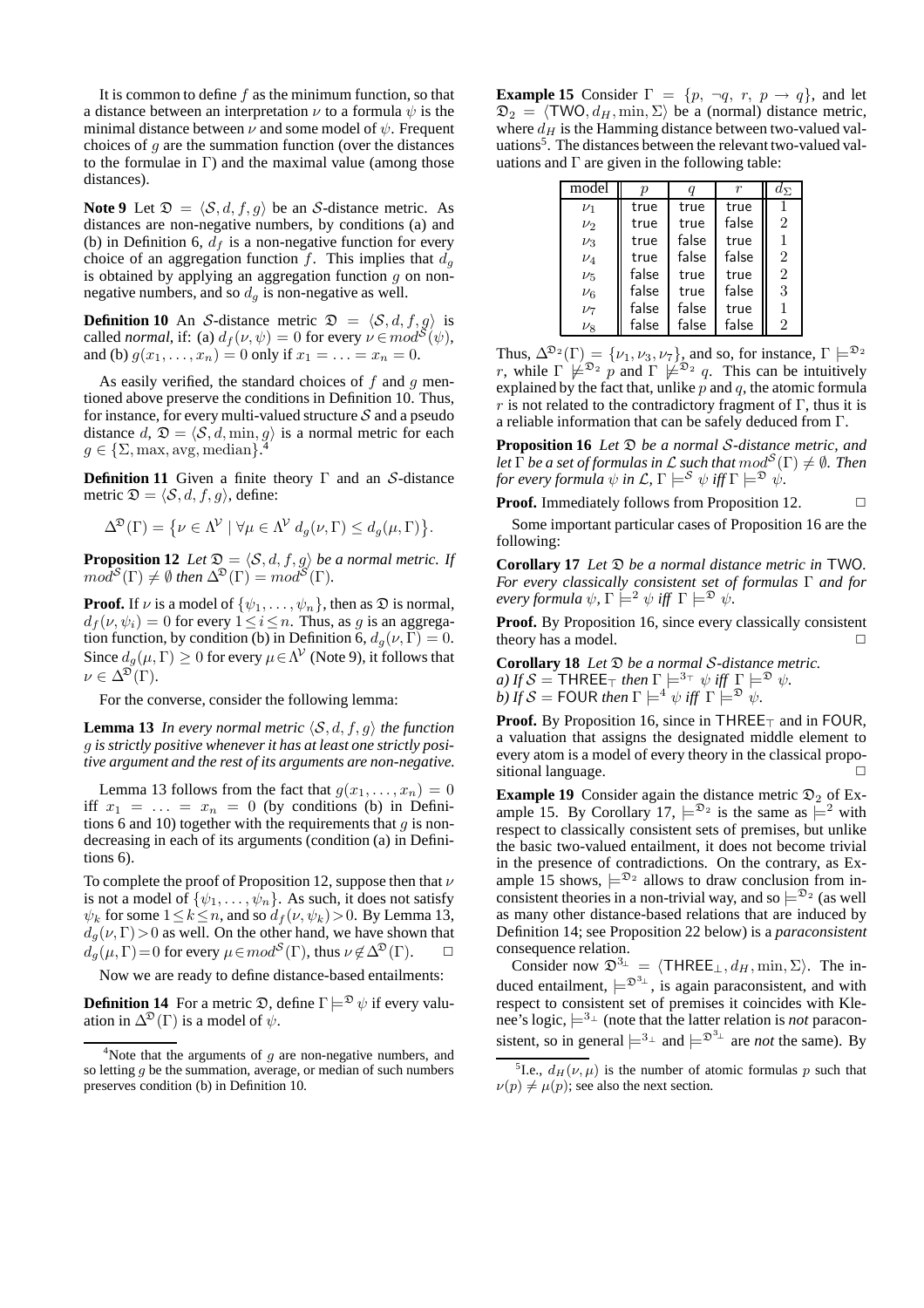Corollary 18, the three-valued entailment,  $\models^{\mathfrak{D}^{3+}}$ , induced by  $\mathfrak{D}^{3\tau} = \langle \text{THREE}_{\tau}, d_H, \min, \Sigma \rangle$ , and the four-valued entailment  $\models^{\mathfrak{D}_4}$ , induced by  $\mathfrak{D}_4 = \langle \mathsf{FOUR}, d_H, \min, \Sigma \rangle$ , are paraconsistent consequence relations that coincide with the consequence relation of Priest's logic LP and with the consequence relation of Belnap's four-valued logic, respectively.

Note that the above observations still hold when the summation function in the metrics is replaced, e.g., by maximum, average, or the median function.

## **Reasoning with Distance-based Semantics**

### **Distance Functions**

A major consideration in the definition of the entailment relations considered in the previous section is the choice of the distance functions. In this section we consider some useful definitions of distances in the context of multiple-valued semantics. For this, we need the following notation.

**Notation 20** Denote by Atoms the set of atomic formulas of the language  $\mathcal L$  and by Atoms(Γ) the set of the atomic formulae that appear in some formula of Γ.

Many distance definitions have been considered in the literature as quantitative measurements of the level of similarity between given interpretations. For instance, the *drastic distance*, considered in (Konieczny, Lang, & Marquis 2002), is defined by

$$
d_D(\nu,\mu) = \begin{cases} 0 & \text{if } \nu = \mu, \\ 1 & \text{otherwise.} \end{cases}
$$

Another common measurement of the distance between two-valued interpretations is given by the *Hamming distance* that counts the number of atomic formulae that are assigned different truth values by these interpretations (see also (Dalal 1988)):

$$
d_H(\nu,\mu) = |\{p \in \text{Atoms} \mid \nu(p) \neq \mu(p)\}|.
$$

For three-valued logics (such as Kleene's and Priest's logics considered above) it is possible to apply the same distance measurements, or to use a natural extension of the Hamming distance that considers the distance between the extreme elements true and false as strictly bigger than the distances between each one of them and the middle element. In this case, true is associated with the value 1, false is associated with 0, and the middle element corresponds to  $\frac{1}{2}$ . The generalized Hamming distance is then defined as follows:

$$
d_H^3(\nu,\mu) = \sum_{p \in \text{Atoms}} |\nu(p) - \mu(p)|.
$$

This function is used, e.g., in (de Amo, Carnielli, & Marcos 2002) as part of the semantics behind (three-valued) database integration systems.

For four-valued interpretations there is also a natural generalization of the Hamming distance. The idea here is that each one of the four truth values is associated with a pair of two-valued components as follows: true  $= (1, 0)$ , false =  $(0, 1)$ , neither =  $(0, 0)$ , both =  $(1, 1)$ . This pairwise representation preserves Belnap's original fourvalued structure (see (Arieli & Denecker 2003; Arieli 2004; 2006)), and so it is a valid rewriting of the truth values. Now, the distance between two values  $x = (x_1, x_2), y = (y_1, y_2)$ in this pairwise representation is given by

$$
d^4(x,y) = \frac{|x_1 - y_1| + |x_2 - y_2|}{2},
$$

so the graphic representation of  $d^4$  on the four-valued structure is the following:



Now, the generalized Hamming distance between two fourvalued interpretations  $\nu$ ,  $\mu$  is defined by:

$$
d_H^4(\nu,\mu) = \sum_{p \in \text{Atoms}} d^4(\nu(p), \mu(p)).
$$

Clearly, this definition may be applied on any lattice whose elements have a pairwise representation (see (Arieli 2004; 2006)).

It is not difficult to verify that all the functions defined above satisfy the conditions in Definition 5. Below are some further observations on these distance functions:

- 1. Given two interpretations  $\nu, \mu$  into {true, false}, it holds that  $d_H^4(\nu, \mu) = d_H^3(\nu, \mu) = d_H(\nu, \mu)$ , thus  $d_H^4$  and  $d_H^3$ indeed generalize the standard Hamming distance.
- 2. As the following example shows, the choice of the distance function (as well as the choice of the other components of a distance metric) has a great impact on the induced entailment.

**Example 21** Consider the following two metrics:

$$
\begin{aligned} \mathfrak{D}' &= \langle \mathsf{THREE}_\bot, d_H, \min, \Sigma \rangle, \\ \mathfrak{D}'' &= \langle \mathsf{THREE}_\bot, d^3_H, \min, \Sigma \rangle. \end{aligned}
$$

For 
$$
\Gamma = \{p, \neg p\}
$$
, we have

$$
\begin{aligned} \Delta^{\mathfrak{D}'}(\Gamma) \,&=\big\{\{p:\mathsf{true}\},\{p:\mathsf{false}\}\big\},\\ \Delta^{\mathfrak{D}''}(\Gamma) &=\big\{\{p:\mathsf{true}\},\{p:\mathsf{false}\},\{p:\mathsf{middle}\}\big\}. \end{aligned}
$$

Thus, for instance,  $\Gamma \models^{\mathfrak{D}'} p \vee \neg p$ , while  $\Gamma \not\models^{\mathfrak{D}''} p \vee \neg p$ .<sup>6</sup>

3. In (Konieczny, Lang, & Marquis 2002) it is shown that the choice of the distance function has also a major affect on the computational complexity of the underlying formalism. See Section 4 of that paper for some complexity results of distance-based operators when  $S = TWO$ .

<sup>&</sup>lt;sup>6</sup>This is so, since  $\nu(p \lor \neg p)$  = middle when  $\nu(p)$  = middle, and in THREE⊥ the middle element is not designated.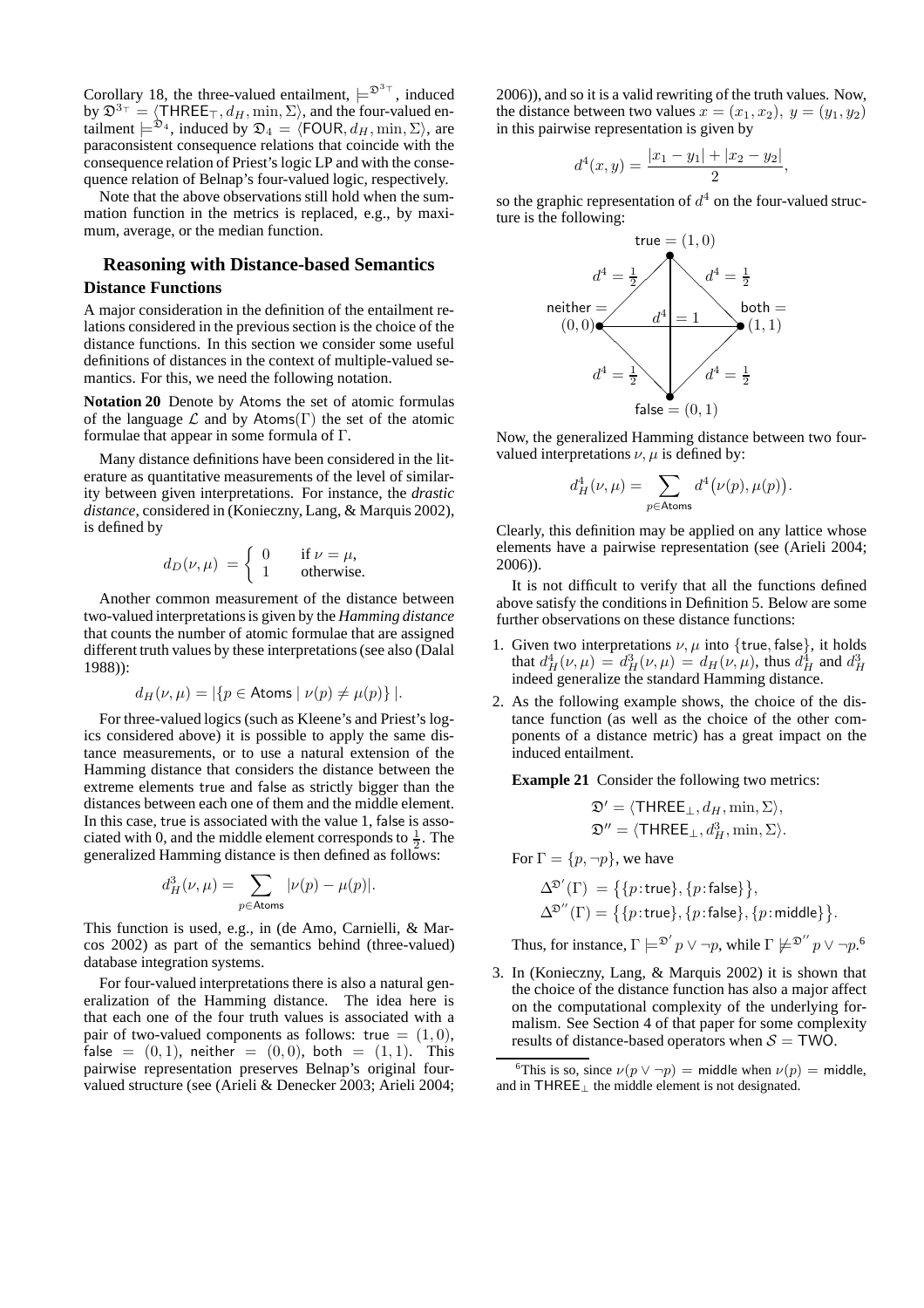## **Basic Properties of**  $\models^{\mathfrak{D}}$

**Paraconsistency.** In what follows we consider some characteristic properties of the distance-based entailments. We begin with the ability to reason with inconsistent theories in a non-trivial way. The following proposition shows that this property is common to many distance-based logics that are definable within our framework.

**Proposition 22** *The consequence relations*  $\models^{\mathfrak{D}}$ *, induced by the following metrics, are all paraconsistent:*

- a)  $\mathfrak{D} = \langle \text{TWO}, d, \min, g \rangle$ *, where d is the drastic distance*  $(d_D)$  or the Hamming distance  $(d_H)$  and q is either a sum*mation or a maximum function.*
- b)  $\mathfrak{D} = \langle \mathsf{THREE}_{\perp}, d, \min, g \rangle$ *, where*  $d \in \{d_D, d_H, d_H^3\}$ *and* g *is either a summation or a maximum function.*
- c)  $\mathfrak{D} = \langle \text{THREE}_{\top}, d, \min, g \rangle$ *, where*  $d \in \{d_D, d_H, d_H^3\}$ *and* g *is either a summation or a maximum function.*
- d)  $\mathfrak{D} = \langle \text{FOUR}, d, \min, g \rangle$ *, where d is any distance function of those considered in the previous section and* g *is either a summation or a maximum function.*
- e)  $\mathfrak{D} = \langle [0, 1], d, \min, g \rangle$ *, where d is the drastic distance or the Hamming distance and* g *is either a summation or a maximum function.*

**Proof.** For any of the items above we shall show that  $p, \neg p \not\models^{\mathfrak{D}} q$ , and so it is *not* the case that any formula follows from an inconsistent theory. Indeed, in item (a) we have that  $\{p:\text{true}, q:\text{false}\}\$  (as well as  $\{p:\text{false}, q:\text{false}\}\$ ) is in  $\Delta^{2}(\{p, \neg p\})$ , thus q does not follow from  $\{p, \neg p\}$ . For item (b) note that although different distance functions induce different sets of preferred models of  $\{p, \neg p\}$  (see Example 21), it is easy to verify that whenever  $g$  is the summation function then  $\{p : \text{true}, q : \text{false}\}$  is, e.g., an element of  $\Delta^{D}(\lbrace p, \neg p \rbrace)$ , and whenever g is the maximum function  $\{p : \text{middle}, q : \text{false}\}\$ is an element of  $\Delta^{\mathfrak{D}}(\{p, \neg p\})$ . Thus, in both cases, q does not follow from  $\{p, \neg p\}$ . Part (c) holds since by Proposition 12 we have that  $\Delta^{2}(\lbrace p, \neg p \rbrace) =$  $mod^{3-}(\lbrace p, \neg p \rbrace)$ , and so  $\lbrace p \colon \text{middle}, q \colon \text{false} \rbrace$  is an element in  $\Delta^{\mathfrak{D}}(\{p, \neg p\})$  (recall that in THREE<sub>⊤</sub> the middle element is designated, and so  $\{p:\text{middle}\}\$ is a model of  $\{p, \neg p\}$ ). We therefore again have that  $p, \neg p \not\models^{\mathfrak{D}} q$ . The proof of part (d) is similar to that of part (c) with the obvious adjustments to the four-valued case. Part (e) is similar to part (a) replacing, respectively, true and false by  $1$  and  $0$ .

**Monotonicity.** Next we consider monotonicity, that is: whether the set of  $\models^{\mathfrak{D}}$ -conclusions is non-decreasing in terms of the size of the premises. As the next two propositions show, this property is determined by the multi-valued structure and the distance metric at hand:

**Proposition 23** *Let*  $\mathfrak{D}$  *be a normal distance metric for* FOUR*. Then the corresponding distance-based entailment,*  $\models^{\mathfrak{D}}$ , is monotonic.

**Proof.** By Corollary 18(b),  $\models^{\mathfrak{D}}$  is the same as the basic fourvalued entailment  $\models^4$  of Belnap's logic. The proposition now follows from the monotonicity of the latter (see (Arieli & Avron 1996, Theorem 3.10) and (Arieli & Avron 1998, Proposition 19)).  $\Box$  **Proposition 24** *Let*  $\mathfrak{D} = \langle \text{TWO}, d, \min, g \rangle$  *be a normal distance metric such that*  $g(x_1, \ldots, x_n) \leq g(y_1, \ldots, y_m)$  *if*  ${x_1, \ldots, x_n} \subseteq {y_1, \ldots, y_m}$ <sup>7</sup> Then the corresponding  $\lim_{\delta \to 0}$   $\lim_{\delta \to 0}$   $\lim_{\delta \to 0}$ , is non-monotonic.

**Proof.** Consider, e.g.,  $\Gamma = \{p, \neg p \lor q\}$ . By Corollary 17,  $\Gamma \models^{\mathfrak{D}} q$ . On the other hand, consider  $\Gamma' = \Gamma \cup \{\neg p\}$ , and let  $\nu_t$  and  $\nu_f$  be two-valued valuations that respectively assign true and false to  $p$ . By the assumption on  $q$  we have that

$$
d_g(\nu_t, \Gamma') = g(d_{\min}(\nu_t, \neg p), d_{\min}(\nu_t, \neg p \vee q))
$$
  
\n
$$
\geq g(d_{\min}(\nu_t, \neg p))
$$
  
\n
$$
= d_{\min}(\nu_t, \neg p)
$$
  
\n
$$
= d_{\min}(\nu_f, p)
$$
  
\n
$$
= g(d_{\min}(\nu_f, p))
$$
  
\n
$$
= d_g(\nu_f, \Gamma').
$$

It follows, then, that every two-valued valuation  $\nu_f$  that assigns false to p is in  $\Delta^{\mathfrak{D}}(\Gamma'),$  no matter what value it assigns to q (as  $d_g(\nu_f, \Gamma')$  is not affected by  $\nu_f(q)$ ). In particular,  $\Delta^{\mathfrak{D}}(\Gamma')$  contains valuations that assign false to q, and so  $\Gamma' \not\models^{\mathfrak{D}} q.$ 

**Rationality.** In (Lehmann & Magidor 1992), Lehmann and Magidor consider some properties that a "rational" nonmonotonic consequence relation should satisfy. One property that is considered as particularly important assures that a reasoner will not have to retract any previous conclusion when learning about a new fact that has no influence on the existing set of premises. Consequence relations that satisfy this property are called *rational*. Next we show that many distant-based entailments are indeed "rational".

**Notation 25** An aggregation function f is called *hereditary*, if  $f(x_1, \ldots, x_n, z_1, \ldots, z_m) < f(y_1, \ldots, y_n, z_1, \ldots, z_m)$ whenever  $f(x_1, \ldots, x_n) < f(y_1, \ldots, y_n)$ .

**Proposition 26** Let  $\mathcal{D} = \langle \mathcal{S}, d, f, g \rangle$  be an S-distance metric with a hereditary function g. If  $\Gamma \models^{\mathfrak{D}} \psi$  then  $\Gamma, \phi \models^{\mathfrak{D}} \psi$ for every  $\phi$  such that Atoms( $\Gamma \cup {\psi}$ )  $\cap$  Atoms( $\phi$ ) =  $\emptyset$ .

Intuitively, the condition on  $\phi$  in Proposition 26 guarantees that  $\phi$  is 'irrelevant' for  $\Gamma$  and  $\psi$ . The intuitive meaning of Proposition 26 is, therefore, that the reasoner does not have to retract  $\psi$  when learning that  $\phi$  holds.

**Proof of Proposition 26.** Let  $\mu \in \Lambda^{\mathcal{V}}$  be a valuation that does not satisfy  $\psi$ . As  $\Gamma \models^{\mathfrak{D}} \psi$  while  $\mu(\psi) \notin \mathcal{D}$ , necessarily  $\mu$  is not in  $\Delta^{\mathfrak{D}}(\Gamma)$ , and so there is a valuation  $\nu$  in  $\Delta^{\mathfrak{D}}(\Gamma)$ , for which  $d_g(\nu, \Gamma) < d_g(\mu, \Gamma)$ . Again, since  $\Gamma \models^{\mathfrak{D}} \psi$ ,  $\nu(\psi) \in$ D. Assuming that  $\Gamma = {\psi_1, \ldots, \psi_n}$ , we have that

 $g(d_f(\nu, \psi_1), \ldots, d_f(\nu, \psi_n)) < g(d_f(\mu, \psi_1), \ldots, d_f(\mu, \psi_n)).$ Now, consider a valuation  $\sigma$ , defined for every atom p as follows:

$$
\sigma(p) = \begin{cases} \nu(p) & \text{if } p \in \text{Atoms}(\Gamma \cup \psi) \\ \mu(p) & \text{otherwise} \end{cases}
$$

As the arguments of  $g$  are non-negative, summation, maximum, and many other aggregation functions satisfy this property.

<sup>&</sup>lt;sup>8</sup>Note that heredity, unlike monotonicity, is defined by strict inequalities. Thus, for instance, the summation is hereditary, while the maximum function is not.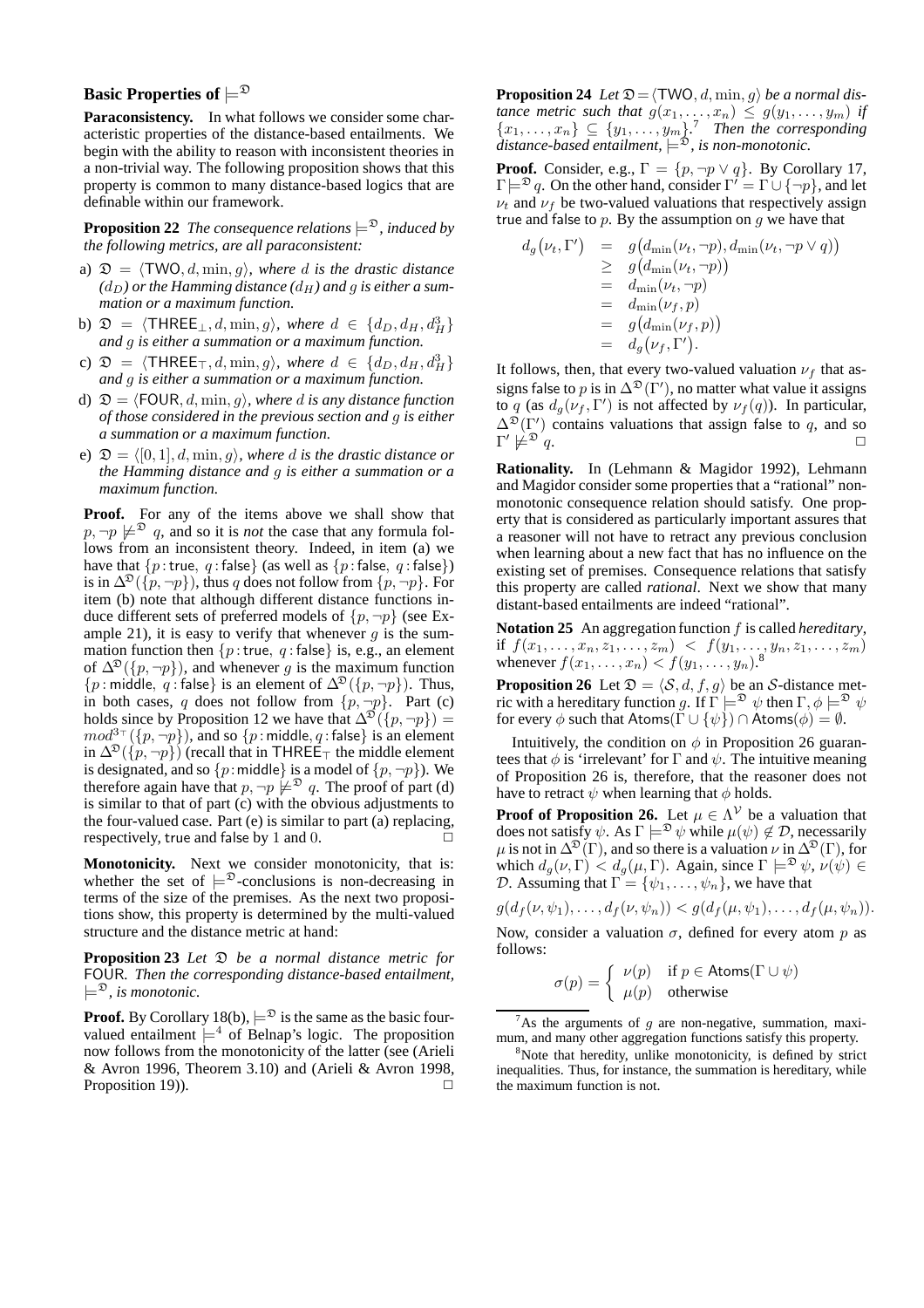Note that  $\sigma(p) = \nu(p)$  for every  $p \in$  Atoms( $\psi$ ), and so  $\sigma(\psi) \in \mathcal{D}$  as well. As Atoms( $\Gamma \cup {\psi}$ )  $\cap$  Atoms( $\phi$ ) = Ø and since  $g$  is hereditary, we have that

$$
d_g(\sigma, \Gamma \cup \{\phi\}) = g(d_f(\sigma, \psi_1), \dots, d_f(\sigma, \psi_n), d_f(\sigma, \phi))
$$
  
=  $g(d_f(\nu, \psi_1), \dots, d_f(\nu, \psi_n), d_f(\mu, \phi))$   
<  $g(d_f(\mu, \psi_1), \dots, d_f(\mu, \psi_n), d_f(\mu, \phi))$   
=  $d_g(\mu, \Gamma \cup \{\phi\}).$ 

Thus, for every valuation  $\mu$  such that  $\mu(\psi) \notin \mathcal{D}$  there is a valuation  $\sigma$  such that  $\sigma(\psi) \in \mathcal{D}$  and  $d_g(\sigma, \Gamma \cup \{\phi\})$  <  $d_g(\mu, \Gamma \cup {\phi})$ . It follows that the elements of  $\Delta^{\mathfrak{D}}(\Gamma \cup {\phi})$ must satisfy  $\psi$ , and so  $\Gamma$ ,  $\phi \models^{\mathfrak{D}} \psi$ .

**Adaptivity.** The ability to handle theories with contradictions in a nontrivial way and at the same time to presuppose a consistency of all sentences 'unless and until proven otherwise', is called *adaptivity* (Batens 1989; 1998). Consequence relations with this property *adapt* to the *specific* inconsistencies that occur in the theories. For instance, a plausible inference mechanism should *not* apply the Disjunctive Syllogism for concluding that  $q$  follows from  $\{p, \neg p, \neg p \lor q\}$ . On the other hand, in the case of  $\{p, \neg p, r, \neg r \lor q\}$ , applying the Disjunctive Syllogism to r and  $\neg r \lor q$  may be justified by the fact that the subset of formulae to which the Disjunctive Syllogism is applied should not be affected by the inconsistency of the whole theory, therefore inference rules that are classically valid can be applied to it.

The following proposition shows that in many cases distance-based entailments are adaptive. If a given theory can be split up to a consistent and an inconsistent parts, then every assertion that is not related to the inconsistent part, and which classically follows from the consistent part, must be entailed by the whole theory.

**Proposition 27** Let  $\mathfrak{D} = \langle \mathcal{S}, d, f, g \rangle$  be a normal Sdistance metric with a hereditary function  $g$ . Suppose that  $Γ$  is a theory that can be represented as  $\Gamma' \cup \Gamma''$ , where  $mod^{\mathcal{S}}(\Gamma') \neq \emptyset$  and Atoms $(\Gamma') \cap$  Atoms $(\Gamma'') = \emptyset$ . Then for every formula  $\psi$  such that Atoms( $\psi$ ) ∩ Atoms( $\Gamma''$ ) =  $\emptyset$ , it holds that if  $\Gamma' \models^{\mathcal{S}} \psi$  then  $\Gamma \models^{\mathfrak{D}} \psi$ .

**Proof.** If  $\Gamma' \models^{\mathcal{S}} \psi$ , then by Proposition 16,  $\Gamma' \models^{\mathfrak{D}} \psi$ . Now, as Atoms( $\Gamma' \cup \{\psi\}) \cap$  Atoms( $\Gamma'') = \emptyset$ , we have, by Proposition 26, that  $\Gamma \models^{\mathfrak{D}} \psi$ .

## **Distance-based Entailments for Prioritized Theories**

## $\models^{\mathfrak{D}}$ , Generalized

We now extend the distance-based semantics of the previous section to *prioritized theories*. An n-prioritized theory is a theory  $\Gamma = \Gamma_1 \cup ... \cup \Gamma_n$ , where the sets  $\Gamma_i$  ( $1 \leq i \leq n$ ) are pairwise disjoint. Intuitively, when  $i < j$  the formulas in  $\Gamma_i$  are preferred than those in  $\Gamma_i$ . A common situation in which theories are prioritized is, e.g., when data-sources are augmented with integrity constraints. In such cases the corresponding theory has two priority levels, as the integrity constraints must always be satisfied, while the data facts may be revised in case of conflicts.

To formalize the existence of different levels of priority in prioritized theories, we consider the following sequence of sets: for a metric  $\mathfrak{D} = \langle \mathcal{S}, d, f, g \rangle$  and an *n*-prioritized theory  $\Gamma = \Gamma_1 \cup ... \cup \Gamma_n$ , define:

•  $\Delta_1^{\mathfrak{D}}(\Gamma) = \{ \nu \in \Lambda^{\mathcal{V}} \mid \forall \mu \in \Lambda^{\mathcal{V}} d_g(\nu, \Gamma_1) \leq d_g(\mu, \Gamma_1) \}$ 

• for every 
$$
1 < i \le n
$$
, let  
\n
$$
\Delta_i^{\mathfrak{D}}(\Gamma) = \{ \nu \in \Delta_{i-1}^{\mathfrak{D}}(\Gamma) \mid
$$
\n
$$
\forall \mu \in \Delta_{i-1}^{\mathfrak{D}}(\Gamma) d_g(\nu, \Gamma_i) \le d_g(\mu, \Gamma_i) \}
$$

**Definition 28** Given an S-distance metric  $\mathfrak{D}$ , define for every *n*-prioritized theory Γ and formula  $\psi$ ,  $\Gamma \models^{\mathfrak{D}} \psi$  if every valuation in  $\Delta_n^{\mathfrak{D}}(\Gamma)$  satisfies  $\psi$ .

Note that the last definition is a conservative extension of Definition 14, since for non-prioritized theories (i.e., when  $n = 1$ ) the two definitions coincide.

**Example 29** Consider the following puzzle, known as the Tweety dilemma:

$$
\Gamma = \left\{ \begin{array}{ll} \texttt{bird(x)} \rightarrow \texttt{fly(x)}, \\ \texttt{penguin(x)} \rightarrow \texttt{bird(x)}, \\ \texttt{penguin(x)} \rightarrow \neg \texttt{fly(x)}, \\ \texttt{bird(Tweety)}, \\ \texttt{penguin(Tweety)} \end{array} \right\}
$$

As this theory is not consistent, everything classically follows from it, including, e.g., fly(Tweety), which seems a counter-intuitive conclusion in this case, as penguins should not fly, although they are birds. The reason for this anomaly is that all the formulas above have the same importance, in contrast to the intuitive understanding of this case. Indeed,

- 1. The confidence level of strict facts (bird(Tweety) and penguin(Tweety) in our case) is usually at least as high as the confidence level of general rules (implications).
- 2. As penguins *never* fly, and this is a characteristic feature of penguins (without exceptions), one would probably like to attach to the assertion penguin(x)  $\rightarrow \neg \texttt{fly}(x)$ a higher priority than that of  $\text{bird}(x) \rightarrow \text{fly}(x)$ , which states only a default property of birds.<sup>9</sup>

Consider now the metric  $\mathfrak{D} = \langle TWO, d_H, \min, \Sigma \rangle$  and regard  $\Gamma$  as a prioritized theory in which the two considerations above are satisfied. It is easy to verify that the unique valuation in  $\Delta_n^{\mathfrak{D}}(\Gamma)$  (where  $n > 1$  is the number of priority levels in Γ) assigns true to bird(Tweety), true to penguin(Tweety), and false to fly(Tweety). Thus, e.g.,  $\Gamma \models^{\mathfrak{D}} \neg \mathtt{fly}(\mathtt{Tweety})$ , as intuitively expected.

## **Applications**

In this section we show how the generalized distance-based semantics for prioritized theories, introduced in the previous section, can be naturally applied in related areas. Below we consider two representative examples: database query systems and belief revision theory.

<sup>&</sup>lt;sup>9</sup>The third assertion, penguin(x)  $\rightarrow$  bird(x), could have an intermediate priority, as again there are no exceptions to the fact that every penguin is a bird, but still penguins are not *typical* birds, thus they shouldn't inherit all the properties we expect birds to have.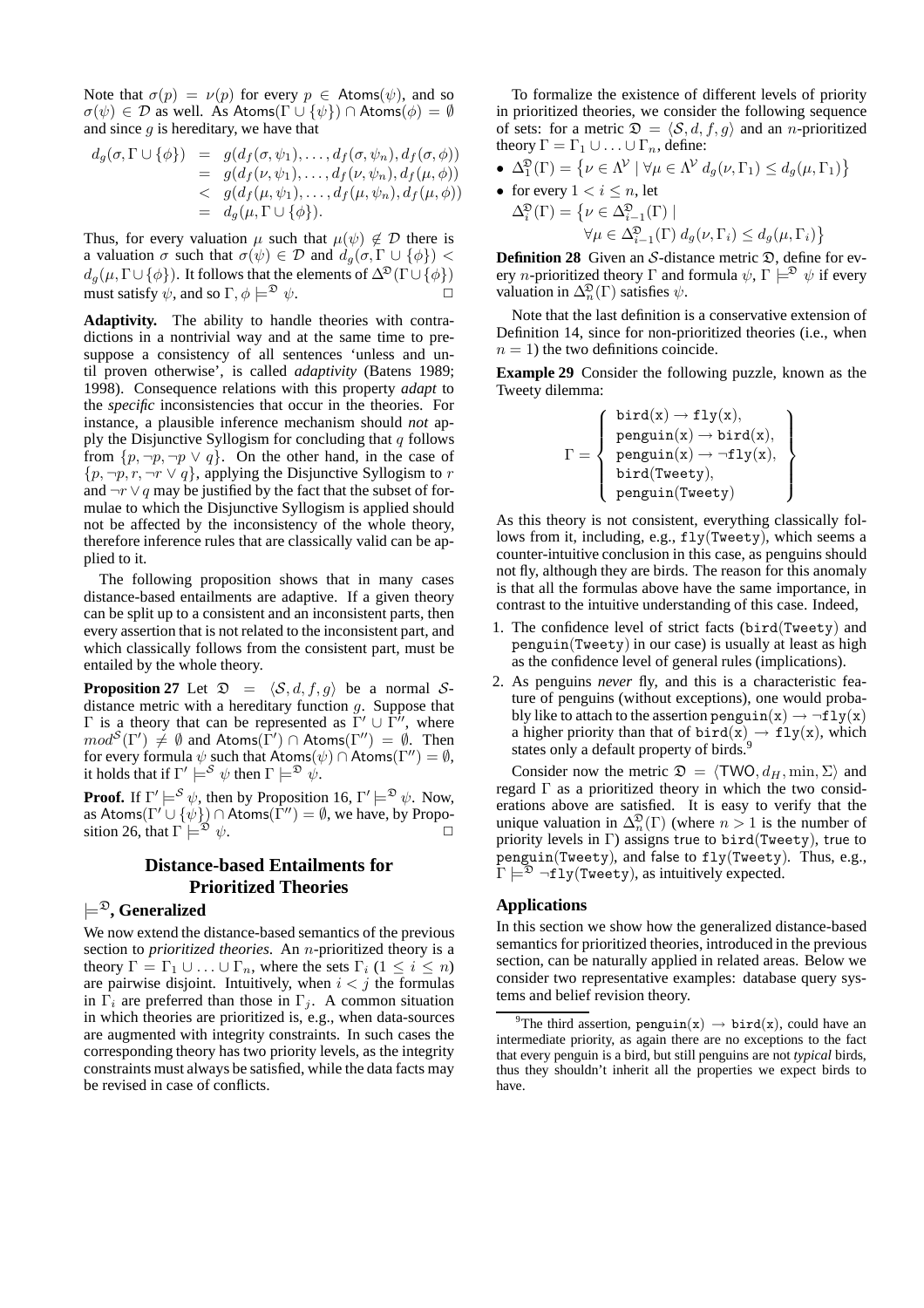#### **A. Consistent Query Answering in Database Systems**

A particularly important context in which reasoning with prioritized theories naturally emerges is consistency handling in database systems. In such systems, it is of practical importance to enforce the validity of the data facts by a set of integrity constraints. In case of any violation of some integrity constraint, the set of data-facts is supposed to be modified in order to restore the database consistency. It follows, then, that integrity constraints are superior than the facts themselves, and so the underlying theory is a prioritized one. This also implies that consistent query answering from possibly inconsistent databases (Arenas, Bertossi, & Chomicki 1999; 2003; Greco & Zumpano 2000; Bravo & Bertossi 2003; Eiter 2005) or constraint datasources (Konieczny, Lang, & Marquis 2002; Konieczny & Pino Pérez 2002) may be defined in terms of distance-based entailments on prioritized theories. Moreover, as our framework is tolerant to different semantics, such methods of query answering, which are traditionally two-valued ones, may be related to other formalisms that are based on manyvalued semantics like those considered in (Subrahmanian 1994) and (de Amo, Carnielli, & Marcos 2002).

Let  $\mathcal L$  be a propositional language with Atoms its underlying set of atomic propositions. A (propositional) *database instance*  $I$  is a finite subset of Atoms. The semantics of a database instance is given by the conjunction of the atoms in I, augmented with the *closed world assumption*  $(CWA(\mathcal{I}))$  (Reiter 1978) that assures that each atom which is not explicitly mentioned in  $\mathcal I$  is false.

**Definition 30** A *database* is a pair  $(\mathcal{I}, \mathcal{C})$ , where  $\mathcal{I}$  is a database instance, and C — the set of *integrity constraints*  $\overline{\phantom{a}}$  is a finite and consistent set of formulae in  $\mathcal{L}$ . A database  $\mathcal{DB} = (\mathcal{I}, \mathcal{C})$  is *consistent* if every formula in  $\mathcal{C}$  follows from  $I$ , that is, there is no integrity constraint that is violated in I.

Given a database  $\mathcal{DB} = (\mathcal{I}, \mathcal{C})$ , the theory  $\Gamma_{\mathcal{DB}}$  that is associated with it contains the components of DB and imposes the closed word assumption on  $\mathcal{I}$ . In addition, this theory should reflect the fact that the integrity constraints in  $C$  are of higher priority than the rest of the data. That is, Γ<sub>DB</sub> should be a two-leveled theory, in which  $Γ_1 = C$  and  $\Gamma_2 = \mathcal{I} \cup \text{CWA}(\mathcal{I})$ . Now, query answering with respect to  $DB$  may be defined in terms of a distance-based entailment on  $\Gamma_{\mathcal{D}\mathcal{B}}$ .

Suppose, then, that  $\mathcal D$  is a normal S-distance metric for some multiple-valued structure S, and let  $\mathcal{DB} = (\mathcal{I}, \mathcal{C})$  be a (possibly inconsistent) database. Its prioritized theory is

$$
\Gamma_{\mathcal{DB}} = \Gamma_1 \cup \Gamma_2 = \mathcal{C} \cup (\mathcal{I} \cup \text{CWA}(\mathcal{I})),
$$

and Q is a consistent query answer if  $\Gamma_{\mathcal{DB}} \models^{\mathfrak{D}} \mathcal{Q}$ . Now, as C is classically consistent, by Proposition 12,  $\Delta_1^{\mathfrak{D}}(\Gamma_{\mathcal{DB}})$  =  $mod(\mathcal{C})$ . It follows, therefore, that  $\mathcal{Q}$  is a consistent query answer of  $\mathcal{DB}$  if it is satisfied by every model of C with minimal distance (in terms of  $d_q$ ) from  $\mathcal{I} \cup \text{CWA}(\mathcal{I})$ .

**Example 31** Let  $\mathcal{DB} = (\{p, r\}, \{p \rightarrow q\})$ . Here,

$$
\mathcal{I} \cup \text{CWA}(\mathcal{I}) = \mathcal{I} \cup \{\neg x \mid x \notin \mathcal{I}\} = \{p, \neg q, r\},\
$$

so the associated theory is

$$
\Gamma_{\mathcal{DB}} = \{p \to q\} \cup \{p, \neg q, r\}.
$$

This theory is the same as the one considered in Example 15, but with one major difference: now  $p \rightarrow q$  is preferred over the other formulas, thus only its models are taken into account. Consider the same metric as that of Example 15. As valuations  $\nu_3, \nu_4$  in the table of that example do not satisfy C, they are excluded. Among the remaining valuations,  $\nu_1$ and  $\nu_7$  are the closest to  $\mathcal{I} \cup \text{CWA}(\mathcal{I})$ , and so the consistent query answers of  $(\mathcal{I}, \mathcal{C})$  are the formulas that are satisfied by both  $\nu_1$  and  $\nu_7$ .

**Note 32** Example 31 shows, in particular, that  $\models^{\mathfrak{D}}$  is *not* reflexive, since for instance  $\Gamma_{\mathcal{DB}} \neq^{\mathfrak{D}} p$  although  $p \in \Gamma_{\mathcal{DB}}$ . This can be justified by the fact that one way of restoring the consistency of DB is by removing p from  $\mathcal{I}(\nu_7)$  corresponds to this situation), and so  $p$  does not hold in all the consistency 'repairs' of  $\Gamma_{\mathcal{DB}}^{0}$ .<sup>10</sup> Similarly, the fact that  $\Gamma_{\mathcal{DB}} \not\models^{\mathfrak{D}} \neg q$  although  $\neg q \in \Gamma_{\mathcal{DB}}$  may be justified by the alternative way of restoring the consistency of  $\mathcal{DB}$ , in which q is added to  $I(\nu_1)$  corresponds to this situation). Note also that there is no reason to remove  $r$  from  $\mathcal{I}$ , as this will not contribute to the consistency restoration of  $\mathcal{DB}$ . This intuitively justifies the fact that for r (unlike the other atomic formulae in  $\Gamma_{\mathcal{DB}}$ ), we do have that  $\Gamma_{\mathcal{DB}} \models^{\mathfrak{D}} r$  (cf. Example 15). This is also to the intuition behind the query answering formalisms for inconsistent databases, considered e.g. in (Arenas, Bertossi, & Chomicki 1999; 2003; Greco & Zumpano 2000; Bravo & Bertossi 2003; Eiter *et al.* 2003; Arieli *et al.* 2004; 2006).

#### **B. Modeling of Belief Revision**

A belief revision theory describes how a belief state is obtained by the revision of a belief state  $\beta$  by some new information,  $\psi$ . A belief revision operator  $\circ$  describes the kind of information change that should be made in face of the new (possibly contradicting) information depicted by  $\psi$ . The new belief state, denoted  $\mathcal{B} \circ \psi$ , is usually characterized by the closest worlds to  $\beta$  in which  $\psi$  holds. This criterion, often called *the principle of minimal change*, is one of the most widely advocated postulates of belief revision theory. Clearly, it is derived by distance considerations, so it is not surprising that this consideration can be expressed in our framework. Indeed, the intended meaning of the revision operator is to describe 'how to revise  $\beta$  in order to be consistent with  $\psi'$ . In our context the revised belief state corresponds to the (coherent) set of conclusions that can be derived from the prioritized theory  $\{\psi\} \cup \mathcal{B}$ , in which  $\psi$ is superior than  $\beta$ . Indeed, suppose again that  $\mathfrak D$  is a normal  $S$ -distance metric for some multiple-valued structure  $S$ , and consider  $\Gamma = \Gamma_1 \cup \Gamma_2 = {\psi} \cup \mathcal{B}$ . Again, by Proposition 12,  $\Delta_1^{\mathfrak{D}}(\Gamma) = \text{mod}(\psi)$ , and so the new belief state consists of the formulas that are satisfied by every model of  $\psi$  and that are minimally distant (in terms of  $d_g$ ) from  $\mathcal{B}$ . In other words,

$$
\mathcal{B} \circ \psi = \Delta_2^{\mathfrak{D}}(\Gamma), \tag{1}
$$

<sup>&</sup>lt;sup>10</sup>Or, equivalently, p is involved in contradictions in  $\Gamma_{\mathcal{DB}}$ ; see also the discussion in Example 15 above.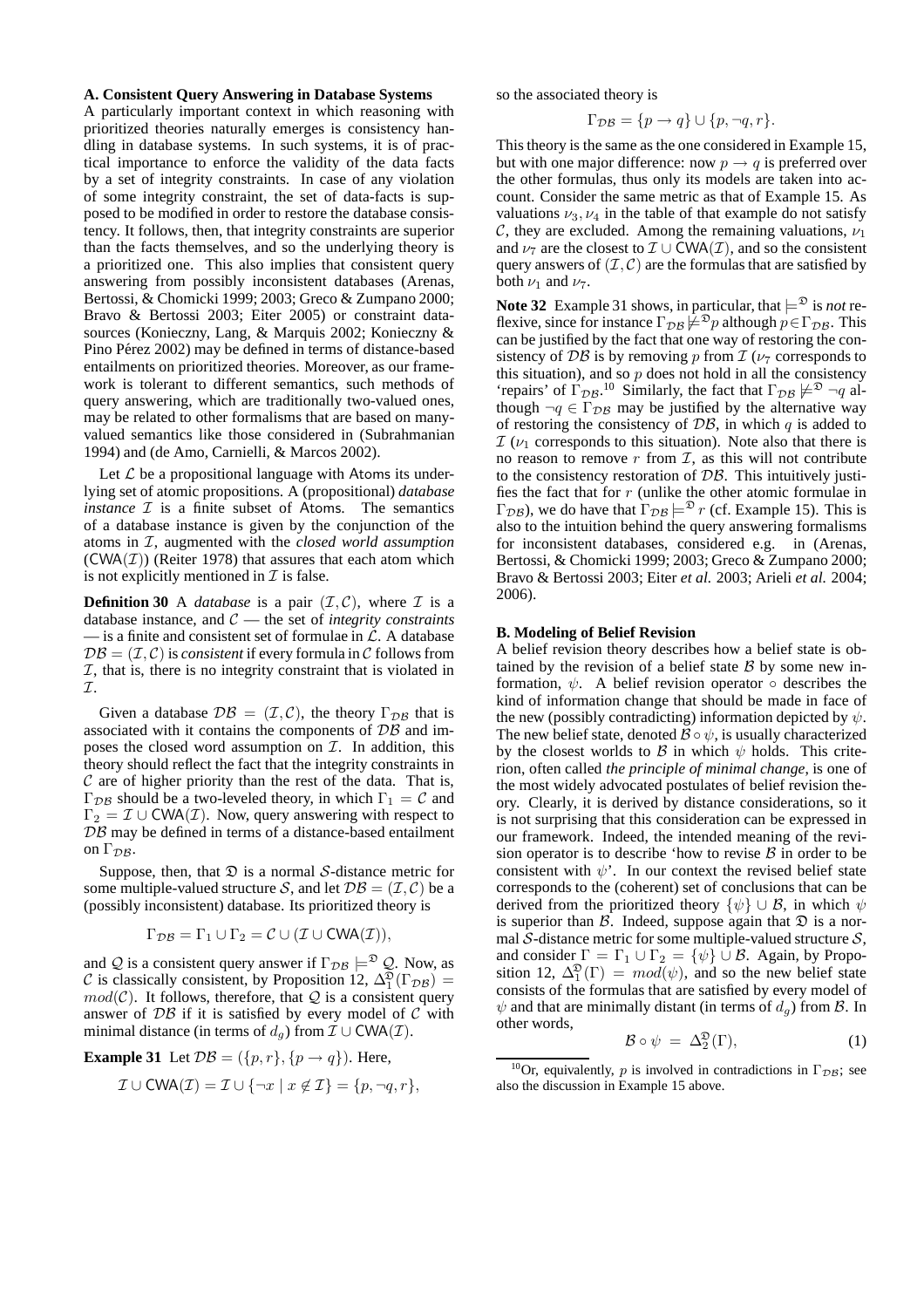where  $\Gamma = \Gamma_1 \cup \Gamma_2$ ,  $\Gamma_1 = {\psi}$ , and  $\Gamma_2 = \mathcal{B}$ .

**Example 33** For  $\mathfrak{D}_2 = \langle \text{TWO}, d_H, \text{min}, \Sigma \rangle$  define a belief revision operator  $\circ$  by Equation (1) above. The revision operator that is obtained is the same as the one considered in (Dalal 1988). It is well-known that this operator satisfies the AGM postulates (Alchourrón, Gärdenfors, & Makinson 1985).

## **Conclusion**

In this paper we have introduced a family of multiple-valued entailments, the underlying semantics of which is based on distance considerations. It is shown that such entailments can be incorporated in a variety of deductive systems, mediators of distributed databases, consistent query answering engines, and formalisms for belief revision.

A characteristic property of the entailments considered here is that, although being paraconsistent in nature, to a large extent they retain consistency. For instance, the entailments that are defined by normal distance metrics in a two-valued (respectively, S-valued) semantics, are identical to classical two-valued entailment (respectively, are identical to the corresponding basic  $S$ -entailment), as long as the set of premises is kept consistent. Moreover, even when the set of premises becomes inconsistent, the conclusions that are obtained from the fragment of the theory that is not related to the 'core' of the inconsistency, are the same as those obtained by the classical two-valued (respectively, the basic  $S$ -valued) entailment, when only the consistent fragment is taken into account. In contrast to the classical entailment, however, our formalisms are not degenerated in the presence of contradictions, so the set of conclusions is not 'exploded' is such cases.

### **References**

Alchourrón, C. E.; Gärdenfors, P.; and Makinson, D. 1985. On the logic of theory change: Partial meet contraction and revision function. *Journal of Symbolic Logic* 50:510–530.

Arenas, M.; Bertossi, L.; and Chomicki, J. 1999. Consistent query answers in inconsistent databases. In *Proc. 18th Symp. on Principles of Database Systems* (PODS'99), 68–79.

Arenas, M.; Bertossi, L.; and Chomicki, J. 2003. Answer sets for consistent query answering in inconsistent databases. *Theory and Practice of Logic Programming* 3(4–5):393–424.

Arieli, O., and Avron, A. 1996. Reasoning with logical bilattices. *Journal of Logic, Language, and Information* 5(1):25–63.

Arieli, O., and Avron, A. 1998. The value of the four values. *Artificial Intelligence* 102(1):97–141.

Arieli, O., and Avron, A. 2000. Bilattices and paraconsistency. In Batens, D.; Mortenson, C.; Priest, G.; and Van Bendegem, J., eds., *Frontiers of Paraconsistent Logic*, volume 8 of *Studies in Logic and Computation*. Research Studies Press. 11–27.

Arieli, O., and Denecker, M. 2003. Reducing preferential paraconsistent reasoning to classical entailment. *Logic and Computation* 13(4):557–580.

Arieli, O.; Denecker, M.; Van Nuffelen, B.; and Bruynooghe, M. 2004. Database repair by signed formulae. In Seipel, D., and Turull Torres, J. M., eds., *Proc. 3rd Symp. on Foundations of Information and Knowledge Systems* (FoIKS'02), number 2942 in LNCS, 14–30. Springer.

Arieli, O.; Denecker, M.; Van Nuffelen, B.; and Bruynooghe, M. 2006. Computational methods for database repair by signed formulae. *Annals of Mathematics and Artificial Intelligence* 46(1–2):4–37.

Arieli, O. 2004. Paraconsistent preferential reasoning by signed quantified Boolean formulae. In de Mántaras, R., and Saitta, L., eds., *Proc. 16th European Conference on Artificial Intelligence* (ECAI'04), 773–777. IOS Press.

Arieli, O. 2006. Paraconsistent reasoning and preferential entailments by signed quantified Boolean formulae. *ACM Transactions on Computational Logic*. Accepted.

Avron, A. 1991. Natural 3-valued logics: Characterization and proof theory. *Journal of Symbolic Logic* 56(1):276– 294.

Batens, D.; Mortenson, C.; Priest, G.; and Bendegem, J. V., eds. 2000. *Frontiers of Paraconsistent Logic*. Research Studies Press.

Batens, D. 1989. Dynamic dialectical logics. In Priest, G.; Routely, R.; and Norman, J., eds., *Paraconsistent Logic. Essay on the Inconsistent*. Philosophia Verlag. 187–217.

Batens, D. 1998. Inconsistency-adaptive logics. In Orlowska, E., ed., *Logic at Work*. Physica Verlag. 445–472.

Belnap, N. D. 1977a. How a computer should think. In Ryle, G., ed., *Contemporary Aspects of Philosophy*. Oriel Press. 30–56.

Belnap, N. D. 1977b. A useful four-valued logic. In Dunn, J. M., and Epstein, G., eds., *Modern Uses of Multiple-Valued Logics*. Reidel Publishing Company. 7–37.

Ben Naim, J. 2005. Preferential and preferentialdiscriminative consequence relations. *Logic and Computation* 15(3):263–294.

Bravo, L., and Bertossi, L. 2003. Logic programming for consistently querying data integration systems. In Gottlob, G., and Walsh, T., eds., *Proc. 18th Int. Joint Conference on Artificial Intelligence* (IJCAI'03), 10–15.

Carnielli, W. A.; Coniglio, M. E.; and Dóttaviano, I., eds. 2002. *Paraconsistency: The Logical Way to the Inconsistent*, volume 228 of *Lecture Notes in Pure and Applied Mathematics*. Marcel Dekker.

da Costa, N. C. A. 1974. On the theory of inconsistent formal systems. *Notre Dame Journal of Formal Logic* 15:497– 510.

Dalal, M. 1988. Investigations into a theory of knowledge base revision. In *Proc. National Conference on Artificial Intelligence* (AAAI'98), 475–479. AAAI Press.

de Amo, S.; Carnielli, W. A.; and Marcos, J. 2002. A logical framework for integrating inconsistent information